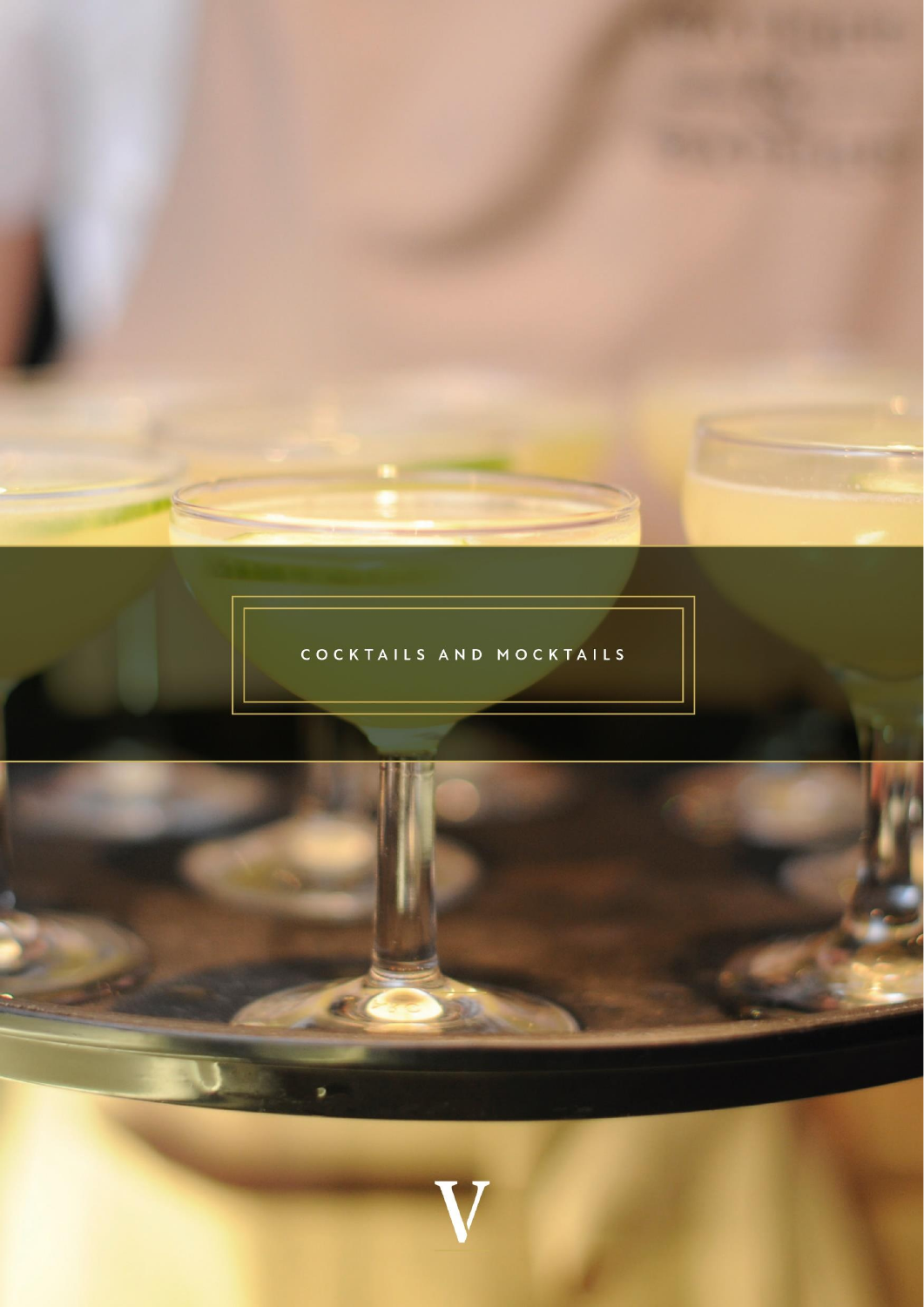| <b>COCKTAILS</b>         | £33.00 per jug (approx. 4 x glasses)                           |  |
|--------------------------|----------------------------------------------------------------|--|
| <b>Gin Fizz</b>          | Gin   ginger & elderflower   lime juice                        |  |
| Dark & Stormy            | Rum   lime juice   ginger beer                                 |  |
| Apple Spritz Vodka       | Cloudy apple juice   lemon juice   tonic water   apple garnish |  |
| <b>Whiskey Godfather</b> | Bourbon   lemon juice   cherry coke   orange slices            |  |
| Woo Woo                  | Vodka   lime   peach schnapps   cranberry juice                |  |
| <b>Classic Pimm's</b>    | Pimm's No. I with lemonade   classic garnish                   |  |

# **M O C K TA IL S Price per jug (approx. 4 x glasses)**

Caleno Tropi-Cali £33.00 Light & Zesty | Pineapple juice | Fresh lemon juice | Sugar syrup | Mint *A lively blend of Inca berry, pineapple, papaya, coriander, juniper berry, green cardamom and lemon peel*

Caleno Dark & Stormy £33.00 Dark & Spicey | Ginger Ale | Fresh Lime *A rich blend of pineapple, coconut, ginger, black cardamom, vanilla, kola nut & lime*

Rosemary & grapefruit £25.00 Grapefruit juice | rosemary | sparkling water *The perfect refreshing mocktail, great for any type of event* 

Sting of the bee  $\frac{25.00}{\text{Add Whisky}}$  or Tequila £33.00 Lemon & ginger | honey | lime juice *A delicious honey based mocktail with a little ginger spice*

English garden £25.00 / Add Gin £33.00 Cucumber | basil | elderflower | cloudy apple juice *The basil and cucumber add a crispness to this mocktail*

Berry Burlesque **£25.00** / Add Vodka £33.00 Lime juice | honey syrup | blackberry puree | mint leaves | ginger beer *Strained over fresh ice, topped with ginger beer, garnished with fresh mint*

All prices are exclusive of VAT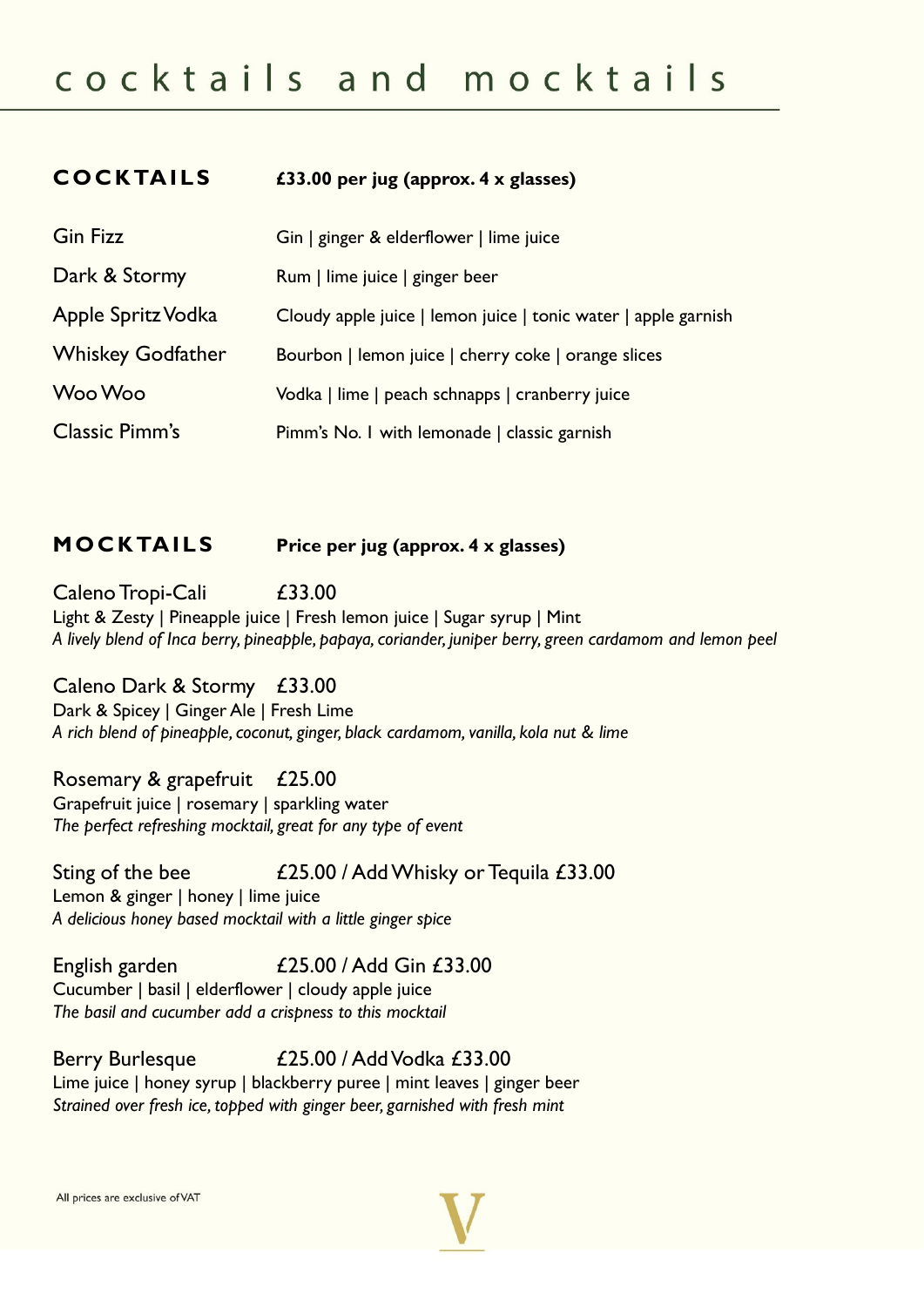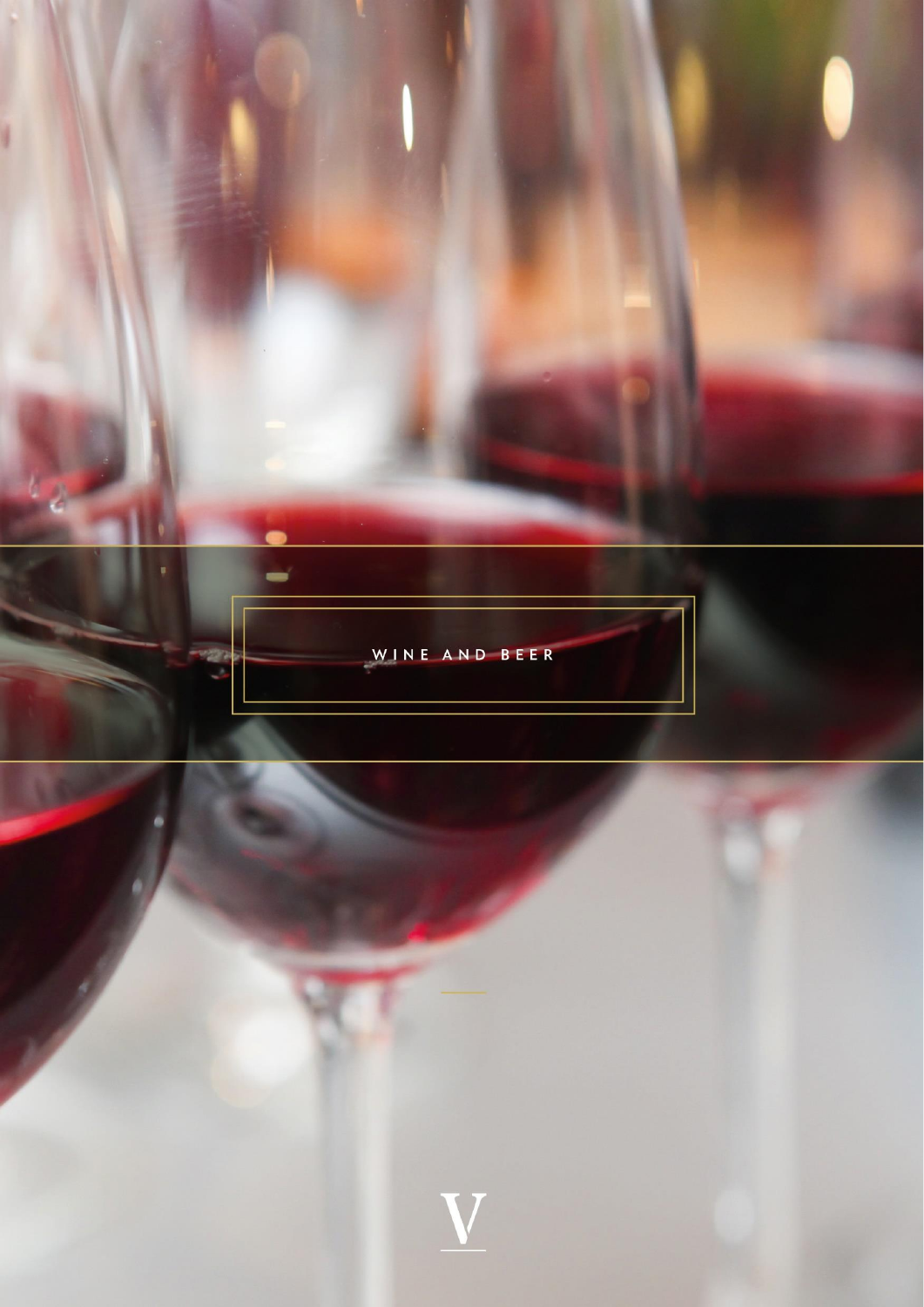# **BEER, CIDER AND NON ALCOHOLIC**

|                                   | <b>Volume</b> | <b>ABV</b> | <b>Price</b> |
|-----------------------------------|---------------|------------|--------------|
| Nastrio Azzuro Peroni             | 330 ml        | 5.10%      | £5.30        |
| <b>Becks</b>                      | $275$ ml      | 4%         | £4.75        |
| London Meantime Pale Ale          | 330 ml        | 4.30%      | £5.75        |
| London Meantime Lager             | 330 ml        | 4.50%      | £5.75        |
| <b>Cornish Orchard Gold Cider</b> | 500 ml        | 5%         | £7.50        |
| <b>Sassy Poire Cidre</b>          | 330 ml        | 2.50%      | £5.75        |
| Lucy Saint Unfiltered Lager NRB   | 330 ml        | 0.50%      | £5.30        |

# **Grown Up Softs / Alcohol Free Cocktail - Low Sugar, Great taste!**

| Genie Live Soda Lemon and Ginger          | 12/33  | $0\%$ | £4.15 |
|-------------------------------------------|--------|-------|-------|
| Genie Live Soda Original Orange           | 12/33  | $0\%$ | £4.15 |
| Punchy Blood Orange, Bitters and Cardamom | 250 ml | $0\%$ | £3.75 |
| Punchy Blood Peach, Ginger and Chai       | 250 ml | $0\%$ | £3.75 |
| Punchy Blood Yuzu, Cucumber and Rosemary  | 250 ml | $0\%$ | £3.75 |
| <b>Alcohol Free Spirits and Liqueurs</b>  |        |       |       |
| Caleno Dark and Spicy                     | 50 ml  | $0\%$ | £5.00 |
| Caleno Light and Zesty                    | 50 ml  | $0\%$ | £5.00 |
|                                           |        |       |       |

# **Low / No Wines and Sparkling**

Noughty De-Alcoholised Organic Sparkling Wine by Thomson and Scott 750ml 0% £25.00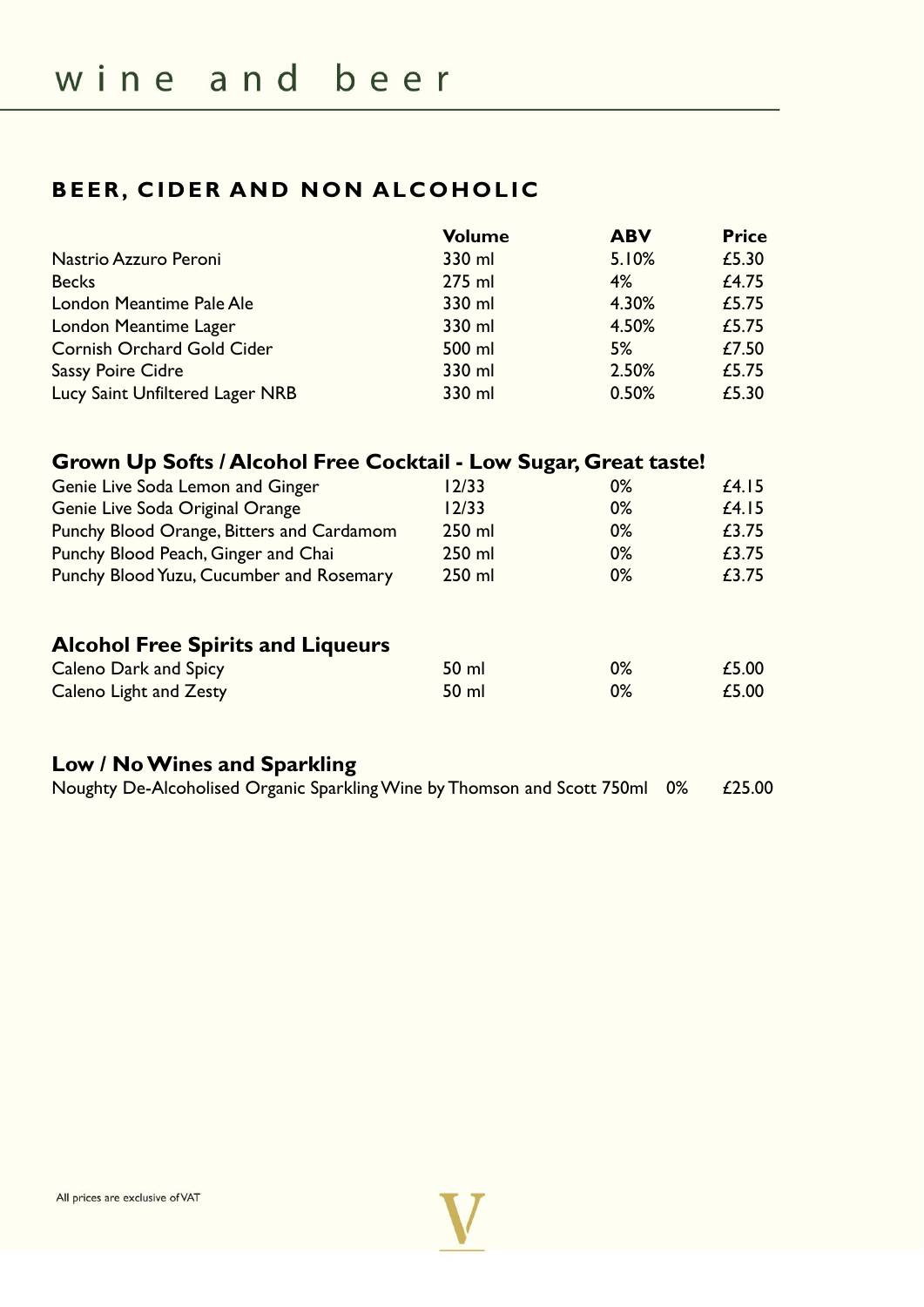# **WINE WITH A CONSCIENCE**

## **ORGANIC | BIODYNAMIC | SUSTAINABLE**

Organic wine is made from grapes that were farmed organically. Biodynamic wine goes beyond organic practices in an effort to balance the entire vineyard with nature and the moon cycles. Sustainable practices are based on farming that is not only good for the environment, but also makes economic sense. As consumer demand grows for wines aligned to a more responsible philosophy. We have been scouring the wine-producing world to ensure we have a wide range available. We will now be offering a variety of organic, biodynamic, sustainable and vegan wines on our Wine with a Conscience wine list.

# **WHITE**

### **Catarratto `Contrade Bellusa` 2020 £31.50**

#### **Southern Italy, Sicily** sp, org

Sicilian Catarratto sourced entirely from organic vineyards which sit on soils made up of silt, limestone, sand and clay. A pale straw colour with a fresh and zesty nose. The palate is crisp and balanced, evocative notes of Sicilian melon, white blossom and grapefruit are in abundance with a citrus acidity and a subtle mineral complexity on the finish.

### **Neleman Chardonnay Muscat 2020 £39.00**

#### **Spain, Valencia** sp, org, vgn

The chardonnay in this wine was late picked to achieve an advanced point of ripeness, the muscat was harvested early to retain crisp acidity levels and subtle floral notes. Fresh floral aromas on the nose follow through to the palate with notes of white peach and citrus. Well balanced with a fresh finish. Bottled with a helix cork which acts as a `cork screw cap`.

### **Pinot Blanc `Les Natures` Domaine Jean-Baptiste Adam 2019 £42.50**

### **France, Alsace** sp, org, vgn

This Pinot Blanc is bright yellow colour with golden hues and surprising ripeness lending weight and softness. The grapes are hand picked and vinified in century old traditional wooden casks to express the natural fruit characters of apples and stone fruits with elements of baked fruits and cinnamon.

### **Bianco di Custoza, Agricola Gorgo 2021 £45.00**

#### **Italy, Veneto** sp, org, vgn

This elegant white from the Bianco di Custoza region of Veneto is a pale lemon colour with a fresh nose of apple and honeysuckle. The palate is soft and round with pink lady apples, lemon peel and peaches, fresh acidity and a pronounced mineral note gives good balance and structure to the wine.

# **RO S E**

### **Grande Courtade Rosé `l`Instant` 2021 £37.00**

### **France, Languedoc**, sp, org, vgn

From a small estate, Grande Courtade (meaning `large sunny courtyard`) near Beziers in the Languedoc, this is a delicate salmon pink rosé made by the `saignée` method of bleeding the fermenting juice from the skins, to preserve the fruit flavours and aromas. It is dry with a perfumed bouquet of vibrant summer fruits on the palate and a refreshing and crisp acidity.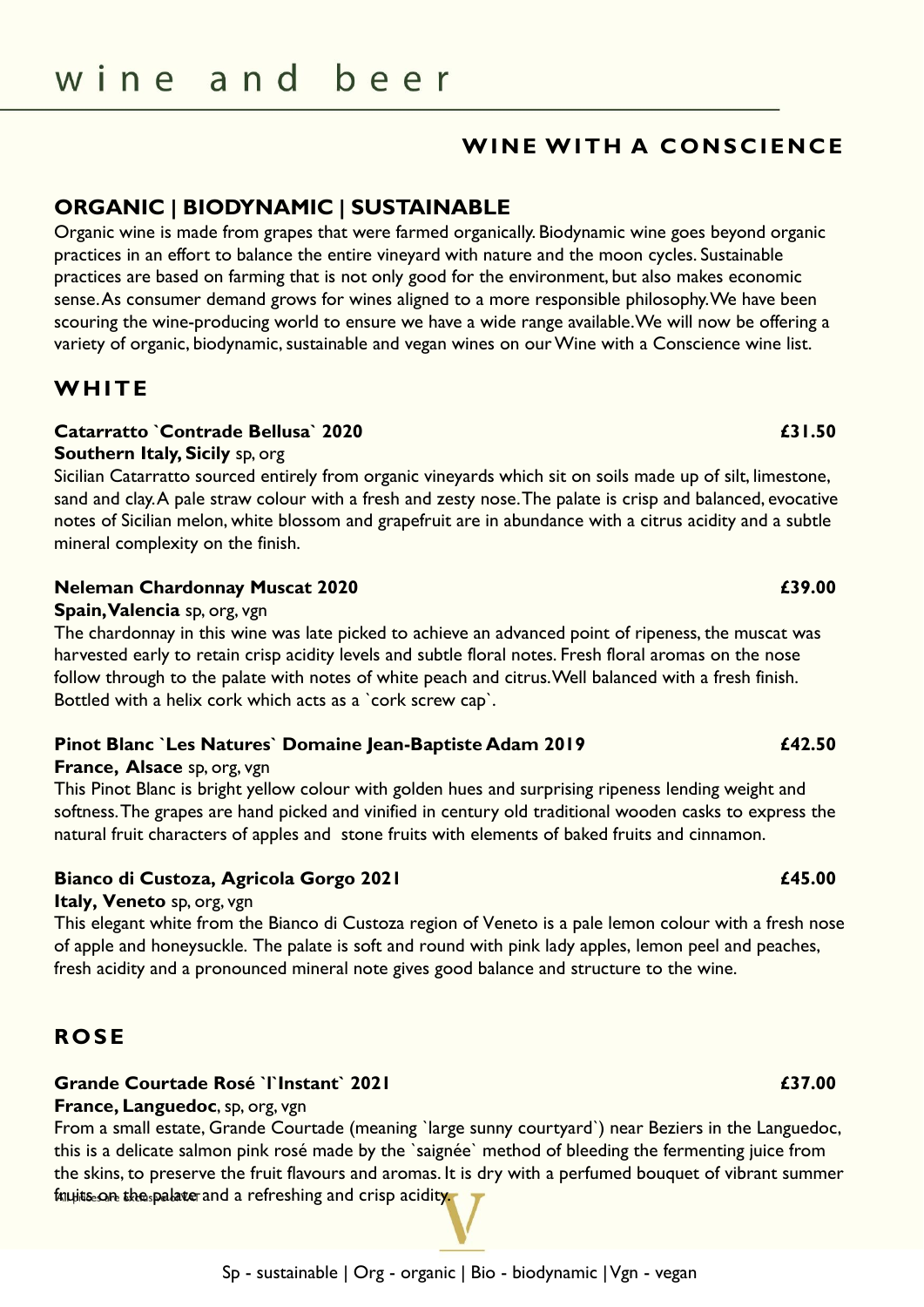## **WINE WITH A CONSCIENCE**

### **ORGANIC | BIODYNAMIC | SUSTAINABLE**

Organic wine is made from grapes that were farmed organically. Biodynamic wine goes beyond organic practices in an effort to balance the entire vineyard with nature and the moon cycles. Sustainable practices are based on farming that is not only good for the environment, but also makes economic sense. As consumer demand grows for wines aligned to a more responsible philosophy. We have been scouring the wine-producing world to ensure we have a wide range available. We will now be offering a variety of organic, biodynamic, sustainable and vegan wines on our Wine with a Conscience wine list.

### **R E D**

### **Nero d` Avola `Contrade Bellusa` Terre Siciliane 2020 £31.50**

### **Southern Italy, Sicily** sp, org

A rich, ruby red in colour with violet reflections and a pronounced nose of dark cherries and bramble fruits. The palate is juicy with cherry jam, plum, blackberries and a subtle liqourice and vanilla note on the finish. Excellent balance of acidity, ripe fruits and soft tannins.

### **Tempranillo/ Petit Verdot 'Viento Aliseo' Dominio de Punctum 2020 £36.00**

#### **Spain, La Mancha** sp, bio, vgn

This blend of Tempranillo and Petit Verdot is a beautiful ruby red in colour. The nose is pronounced with aromas of blackberries and hints of violets. The palate is full and smooth with notes of blackberries, redcurrants and a touch of sweet spice. Well integrated tannins add structure to the wine which finishes long and fruity.

### **Primitivo 'Ruminat' Lunaria, Cantina Orsogna 2020 £42.5**0

#### **Central Italy, Abruzzo** sp, bio, vgn

This Primitivo is a bright ruby red in colour. On the nose, aromas of black cherry and violets leap from the glass. The palate is soft and smooth with notes of sweet black cherries and blackcurrant fruits combined with notes of cinnamon and cloves supported by lovely soft tannins. Well balanced with a fresh acidity and a long, fruity finish.

### **Lirac `Moon Apoge` Domaine des Carabiniers 2019 £47.50**

#### **France, Rhone Valley,** sp, bio, vgn

Lirac is an appellation on the western side of southern Rhone opposite Châteauneuf-du-Pape. This biodynamic Lirac has a purity of fruit characteristic of the region with notes of spices, liqourice and garrigue. A heady, powerful and hearty wine.

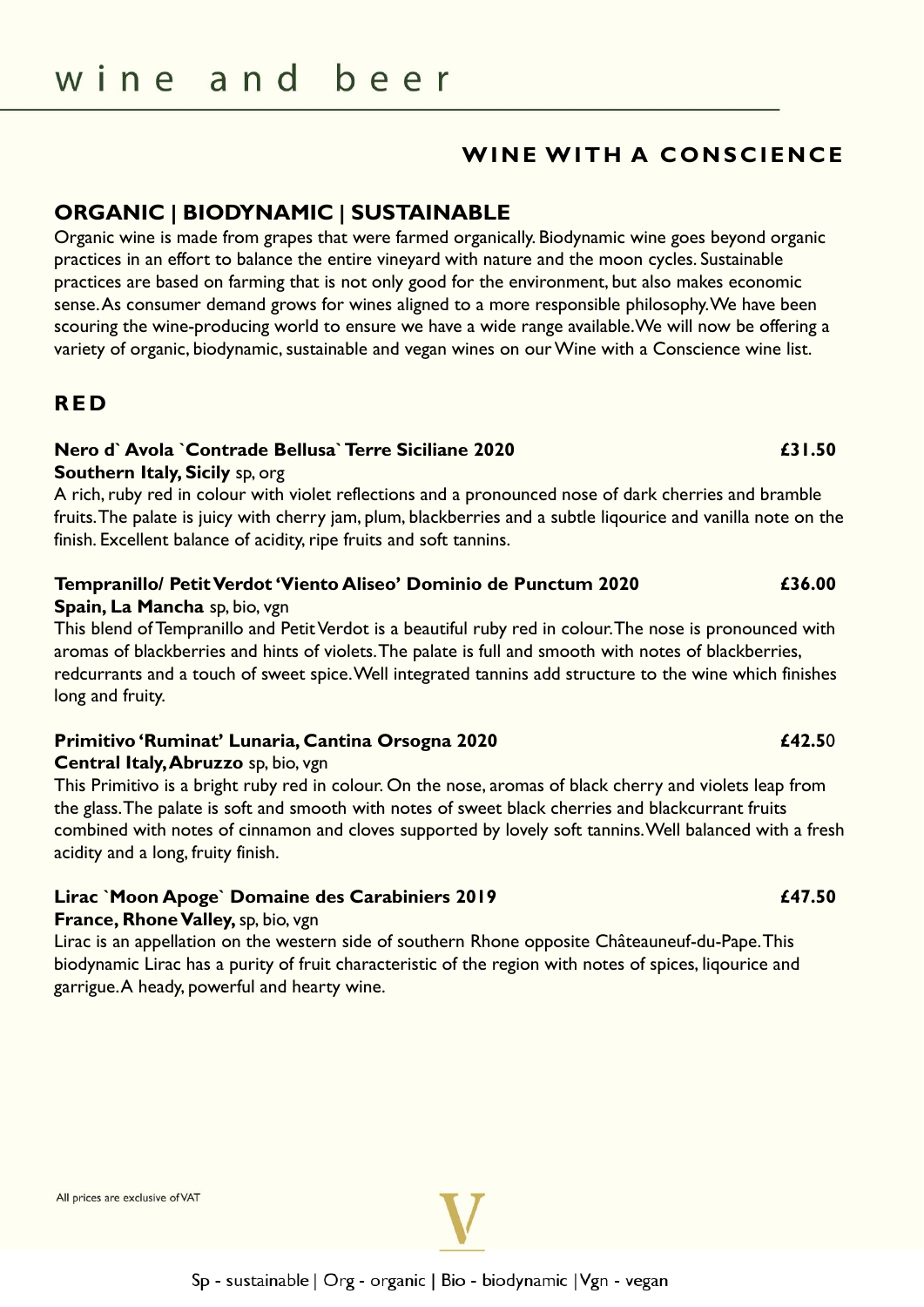### **South East Australia,**

An elegant Aussie Chardonnay, bright lemon in colour with a fresh nose full of ripe peach and citrus. The palate has a nice weight with flavours of ripe mango, pineapple and peach with a crisp acidity and green apple notes. The tropical notes linger on the palate finishing long and refined.

A crisp floral white wine from the south west of France has an aroma of citrus fruits, particularly grapefruit, with hints of ripe pear and tomato leaf. These flavours linger on the palate with hints of exotic

# **Boatman`s Drift Chenin Blanc, Villiersdorp 2021 £28.50**

### **South Africa, Overberg** vgn

Boatmans Drift takes its name from the 18th century legend of a ship which was lost off the Cape of Good Hope in a storm. This wine is a pale lemon in colour with a bouquet of apple and white flowers. The palate is crisp with notes of white peach, mango and guava and a fresh and zesty acidity.

# **Barrel Jumper Viognier, Villiersdorp 2020 £32.00**

### **South Africa, Overberg** vgn

Named after speed skaters who would leap over multiple barrels in barrel jumping competitions, and just like those daring skaters, this South African Viognier is packed full of character. Apricot, orange blossom and subtle tropical notes of dried pineapple combine with a fresh grapefruit acidity leaving a long and refreshing impression on the palate.

# **Pecorino 'Tor Del Colle' 2021 £34.0**0

### Italy, Abruzzo vgn

A crisp and fresh Pecorino from Abruzzo; lemon-green in colour with blossom and grapefruit aromas on the nose. The palate is dry with a zesty citrus acidity and notes of white peach, pear and green apples.

### **Sauvignon Blanc 'Turning Heads' Rose Family Vineyards 2021 £34.00 New Zealand, Marlborough** sp

Sourced from young vines from the Wairau region, a typically vibrant aroma of ripe gooseberries, herb and nettle aromas to accentuate the Marlborough calling card. The selection of parcel of fruit are blended to create an expressive dry white that exhibits tropical flavours of pineapple and lime yet retains a crisp citrus acidity to balance a richly textured palate.<br>All prices are exclusive of VAT

# wine and beer

# **WHITE**

# **Spain, Extremadura** vgn

A fresh and lively white from the far west of Spain that combines the local Pardina grape variety with the renowned and supple Chardonnay. Modern winemaking preserves crisp green herb and floral aromas with white fruits such as apple and peach on the palate balanced by a zesty, citrus acidity and a crisp finish.

# **Hamilton Heights Unoaked Chardonnay 2021 £26.00**

# **France, Gascony** vgn

# fruits, a fresh lime acidity and vivacious finish

# **El Zafiro Blanco 2020 £24.50**

**C O R E W I N E S**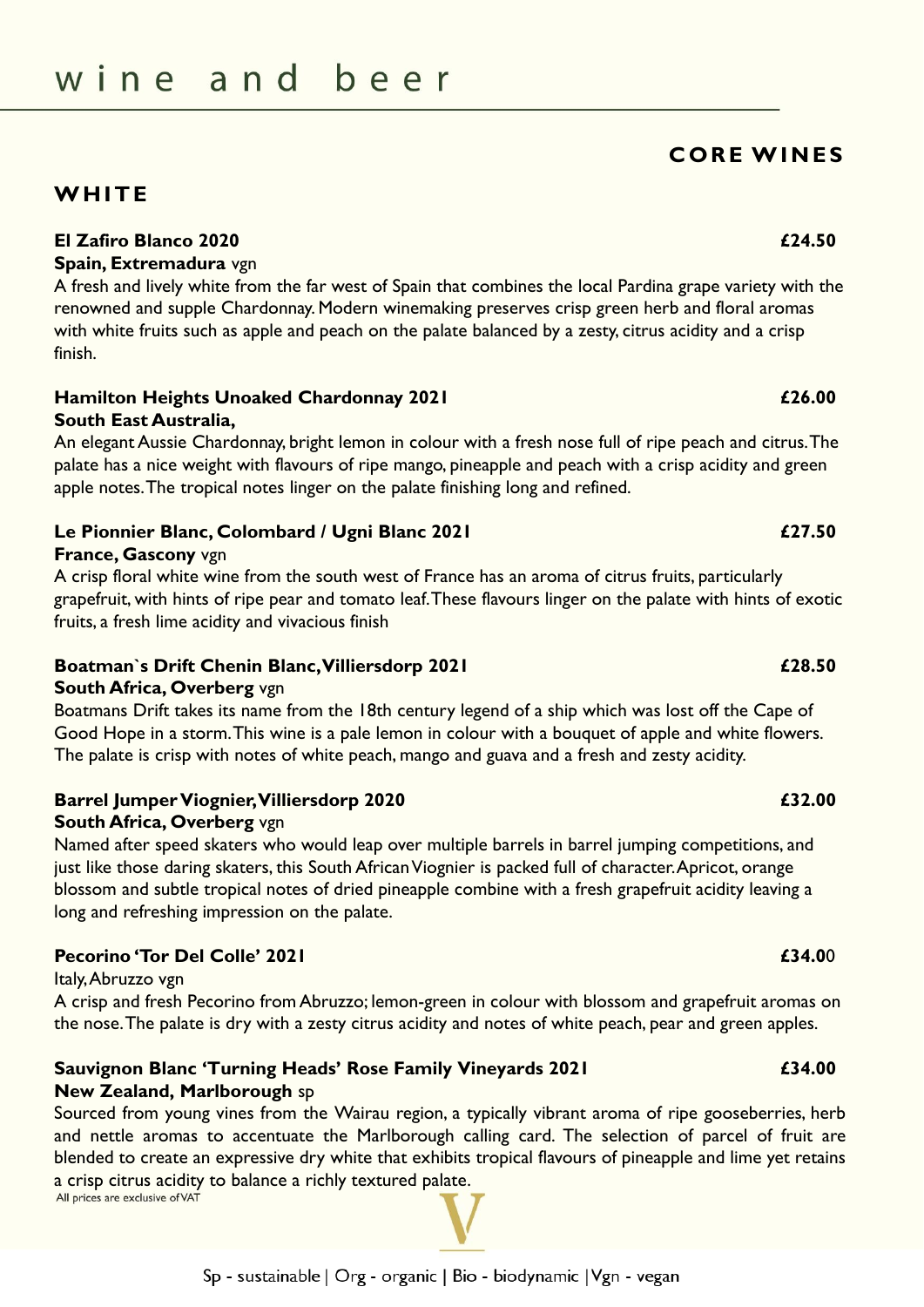### **WHITE**

#### **Picpoul de Pinet `Trois Mats` 2020 £37.00**

#### **France, Languedoc** vgn

A bright, fresh Languedoc white from the coastal flatlands of Sete which abounds with fragrant aromas of white flowers, quince and anis followed by ginger and citrus notes. It is lively on the palate with notes of lemon, melon and honey finishing crisp and dry with matured crystallised citrus fruits.

#### **Vinho Verde – Loureiro, AB Valley Wines 2020 £38.00**

#### **Portugal, Minho** vgn

A fragrant and expressive wine; Loureiro means `laurel` due to the similar aroma of the berries to the laurel tree. This fresh and zesty wine has notes of honeysuckle, orange blossom, acacia, apple and white peach.

#### **Albarino 'Condes de Albarei' Rias Baixas 2020 £42.50**

#### **Spain, Galicia** vgn

Very fashionable dry white wine that has secured an international demand (having `been seen` in Madrid`s Tapas Bars.) Characterised by a lively freshness and dry minerality with a creamy finish. The Albariño grape variety thrives on its cool coastal location in the Galicia region of Northern Spain and produces fresh elegant wines with a captivating floral bouquet and apple, pear and peach flavours.

#### **Chablis Domaine Alain Gautheron 2019 £48.00**

#### **France, Burgundy** sp, vgn

The Gautheron estate has been family owned for five generations making very traditional Chablis from 25ha of vineyard. Their Chablis offers fresh, floral aromas, appley fruit and complex, rich mineral character derived from the subtle influence of the chalky vineyard soils. Fermentation and maturation is in vat to preserve the fresh steely flavours and lively balanced citrus finish.

### **R O S E**

#### **Nero d`Avola Rosato 'Il Paradosso' 2020 £27.50 Southern Italy, Sicily** vgn

`Il Paradosso` Rosato is an alluring Sicilian rosé made from the island`s bold and flavourful local hero, Nero d`Avola, with the addition of a little Frappato, a local white variety that contributes to the wine`s elegance. It is an attractive light strawberry pink rosé with a fruit scented bouquet and notes of summer fruits. This easy drinking dry rosé is soft, crisp, well-balanced on the palate; rounded by a fresh acidity and a hint of mineral.

### **Provence Rosé, `Essenciel` Château Paradis 2020 £40.00**

#### **France, Coteaux d`Aix en Provence** sp, vgn

At Château Paradis nestling on the slopes to the north of this historic town they hand make a delicious Provençal rosé which is made by the saignée method of `bleeding` the fermenting juice from the skins to preserve delicacy and character. It has a rose-petal colour and is elegant and dry with aromatic fruit aromas derived from a vibrant blend of Cabernet and Syrah.

All prices are exclusive of VAT

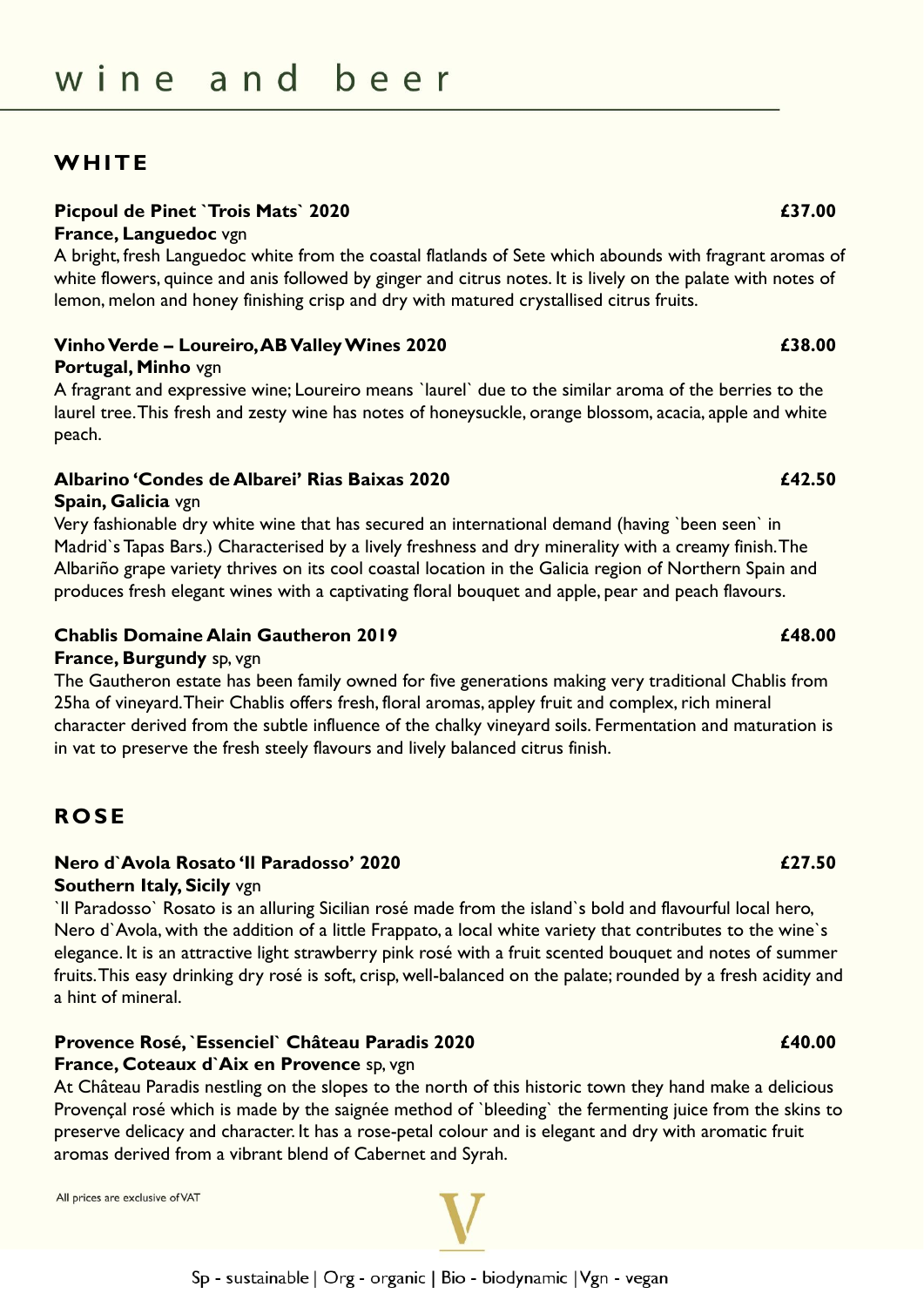### **R E D**

#### **El Zafiro Tinto 2020 £24.50**

### **Spain, Extremadura** vgn

From the high Sierras of southwestern Spain this inspired blend combines the cherry and strawberry fruit character of the local Tempranillo with the spice and structure of Shiraz. Fresh and focussed young fruit lends vigour to a mid weight palate that is supple and balanced.

#### **Hamilton Heights Shiraz 2020 £26.00 South East Australia,**

Bright ruby red in colour, this Aussie Shiraz is bursting full of inviting blackcurrant and blackberry aromas on the nose. The palate is smooth and soft with juicy black fruit flavours and a hint of spicy pepper. Soft tannnins give structure to the wine which has a long and polished finish.

#### **Le Pionnier Rouge, Grenache / Carignan 2020 £27.50 France, Herault**

Made in the Languedoc region between Narbonna and Béziers. This soft and fruity wine is generous and supple on the palate with an intricate structure. Layers of soft summer fruits and rich berry flavours reflect the warmth of the Mediterranean, with a subtle spicy finish.

### **Merlot 'Le Tuffeau', Les Vignobles Foncalieu 2020 £28.50**

#### **France, Languedoc** vgn

A juicy Merlot, bursting full of ripe black plum, damson and elderberry. Well balanced with soft tannins and a medium acidity which complements the ripe fruit flavours.

#### **Punto Alto Malbec, Proemio 2020 £29.50**

#### **Argentina, Mendoza** sp, org, vgn

This organic Malbec is grown in the vineyards of Mendoza. A dark purple in colour with bramble fruits and black cherries on the nose. The palate has great concentration with velvety texture, dark fruits and chocolate on the finish.

#### **Whale Point Pinot Noir 2020 £32.00 Greece, Macedonia**

This Pinot Noir from Macedonia is a pale ruby red in colour with a soft nose of redcurrants and red cherries. The palate is very smooth with a core of red fruit flavours and sweet spices supported by supple tannins giving structure to wine. The finish is long and smooth with the red cherry and raspberry notes lingering on the palate.

### **Montepulciano d`Abruzzo Riserva 'Tor Del Colle' 2017 £34.00 Central Italy, Abruzzo**

Intense purple in colour with intense aromas of blackberries and cherries. The palate is round and rich with notes of ripe berry fruit, sweet black cherries a touch of liquorice and a distinctive spicy character from 12 months ageing in wooden casks. Chewy tannins support the palate which finishes long and fruity.

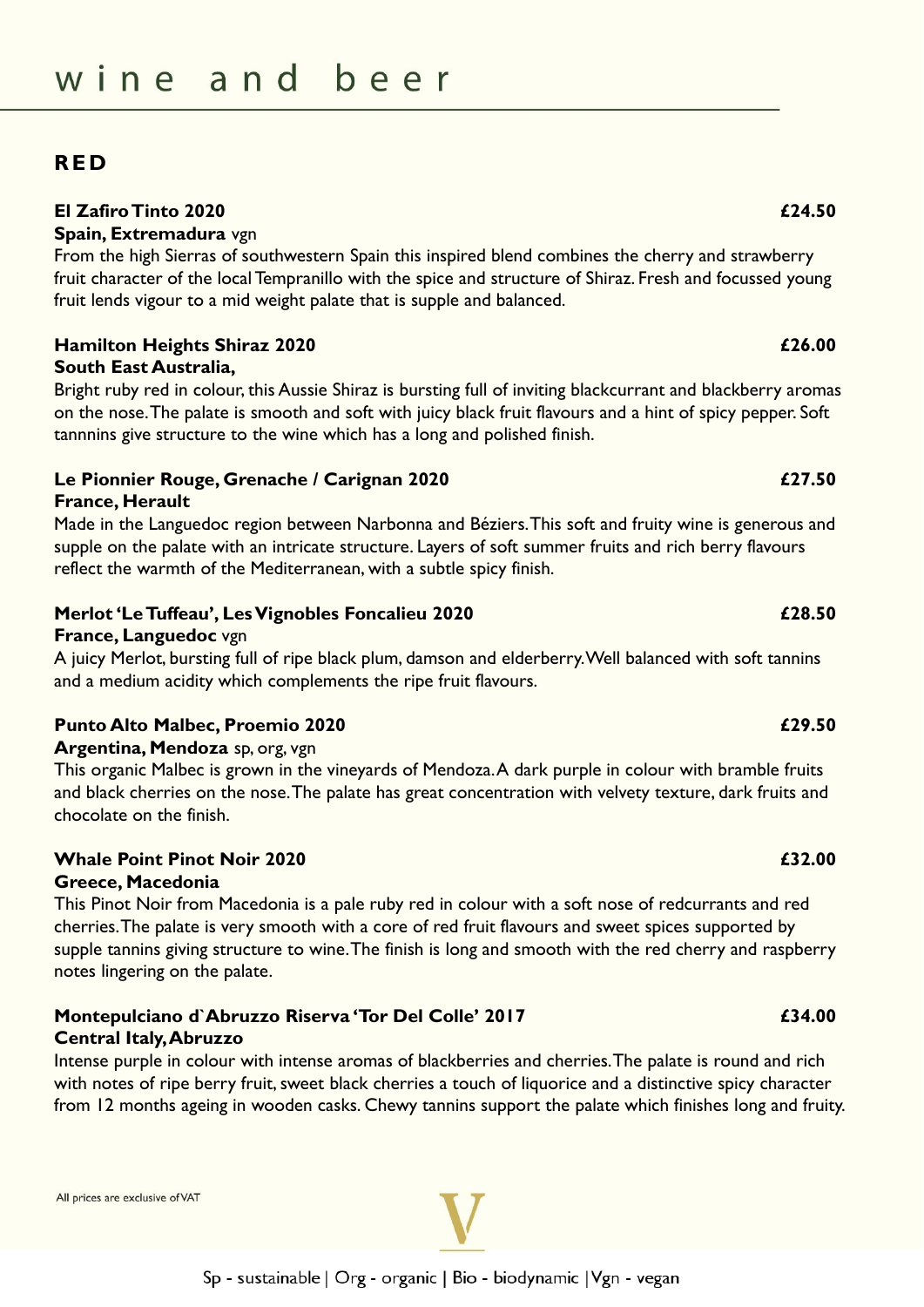### **R E D**

#### **Bardolino Rosso, Agricola Gorgo 2020 £37.00**

#### **Northern Italy, Veneto** sp, org, vgn

A fresh and fruity Bardolino made from Corvina, Rondinella and Molinara. The wine is medium bodied with notes of sour cherries, blackcurrants and a hint of black pepper. Soft and supple in the mouth, this wine has a long and fruity finish.

#### **Rioja Crianza `Organic` Bodegas Azabache 2016 £40.00**

#### **Spain, Rioja** sp, org, vgn

An organic wine which has a deep red robe with ruby borders. Good aromatic intensity with predominant red berries, nuances of maturity, toasty, spicy and balsamic from the wood. This Rioja is tasty and complex in the mouth with a good structure and well-integrated fruit flavours of redcurrants, cherries and plums. Long lasting on the finish with a pleasant dominance of mature fruit.

#### **Château le Gardera, Bordeaux Superieur 2018 £41.50**

#### **France, Bordeaux,** sp

This fantastic property is among the best of the appellation, producing firm, rich wine from 60% Merlot and 40% Cabernet Sauvignon. Busting full of ripe berry fruits with generous tannins, balanced acidty and a subtle toast and sweet spice character from 12 months ageing in French barrels.

#### **Fleurie 'Cote de Poncié' Domaine Patrick Tranchand 2019 £48.00**

#### **France, Beaujolais** sp, vgn

Located at an elevation of 320 metres in the climat of Poncie, the vines are an average of 65 years old and sit on soils composed of sand and granite. The wine is aged for 8 months in a combination of concrete and stainless steel tanks. Bright ruby red with fresh raspberries on the nose. The palate is soft with a silky mouthfeel and subtle tannins, notes of red cherries and violets on the finish.

All prices are exclusive of VAT